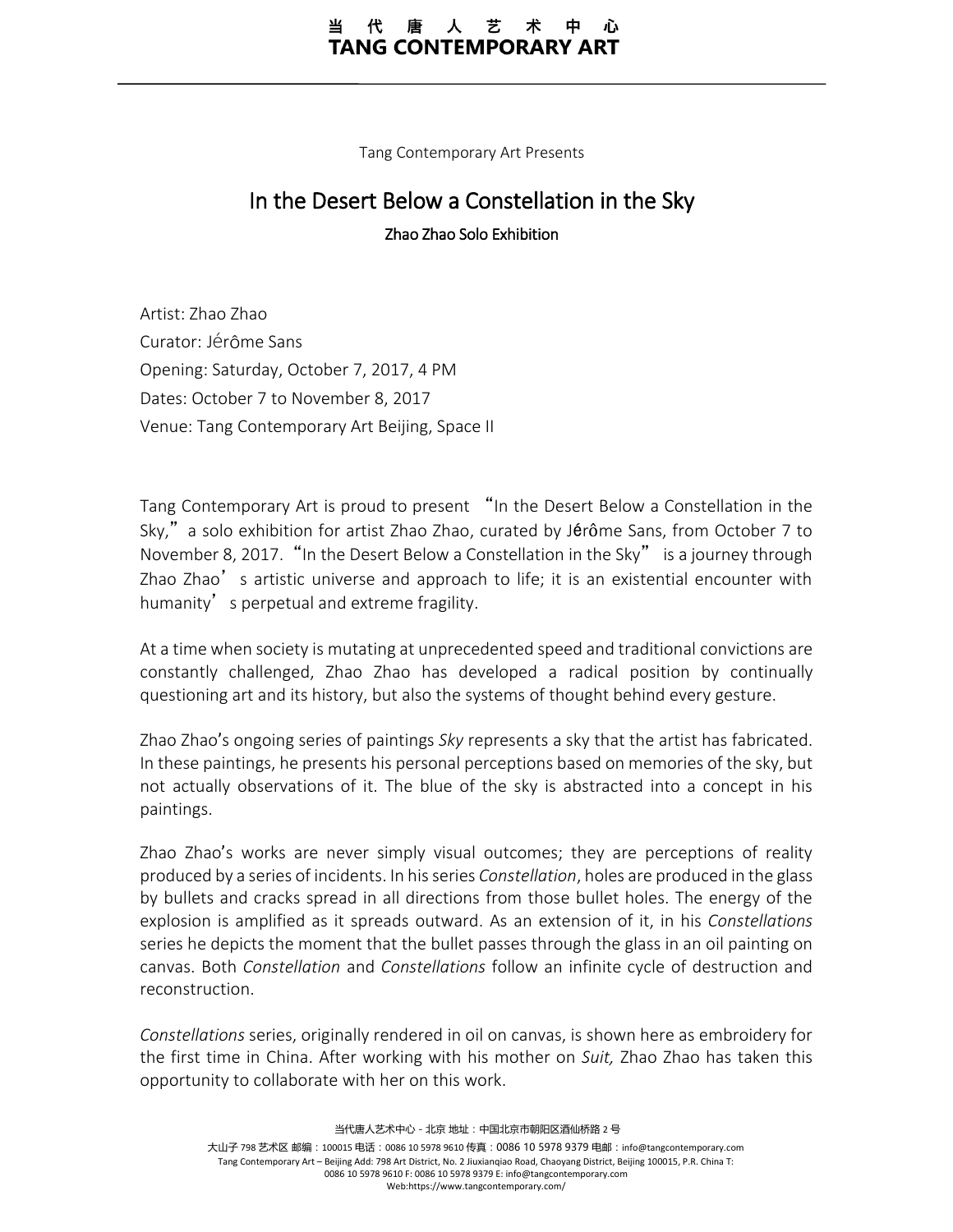*Fragments* series stemmed from a car accident that Zhao Zhao experienced in 2007, when he hit his head on the windshield. With reference to that piece of cracked glass, he created his first stainless steel fragments, and since then, *Fragments* has become an important ongoing series for the artist. After the massive explosions in Tianjin in August 2015, Zhao Zhao used copper plate to replicate and transform pieces of fragmented glass from the explosion.In changing the material properties of *Fragments*, personal memory is deepened into collective memory and communal expression. He no longer permits himself to face the world as an individual; instead, he has placed himself within the collective and presents the story of a group within society. In this exhibition, *Fragments* has been transformed once again, evolving into a new work: *Desert.* The piece was created by joining copper and steel plates, linking past civilizations with modern industry, pointing to an alienation from primitive lifestyles, and the regional conflicts taking place between different cultures in society today.As independent individuals, this piece places us back within the course of human history. This seemingly rational and restrained piece contains great sadness that comes from a larger perspective, thereby renewing the meaning of *Fragments* in another context.

## ABOUT Artist

Born in 1982 in Xinjiang, China, Zhao Zhao graduated from the Xinjiang Institute of the Arts in 2003 and later attended the Beijing Film Academy. The former assistant to Ai Weiwei and now regarded a significant figure among the young Post-80s generation of contemporary Chinese artists - Zhao Zhao's work is often renowned for confronting existing ideological structures and exercising the power of individual free will in his work. His provocative, multidisciplinary artist practice has garnered him international attention in recent years as an 'artist to watch'.

### ABOUT Curator

Jérôme Sans, curator, art critic, artistic director and director of internationally renowned institutions, Jérôme Sans is the co-founder of the Palais de Tokyo in Paris, which he headed until 2006. After being director of the Ullens Center for Contemporary Art (UCCA) in Beijing from 2008 to 2012, affirming is role as a major contemporary art hub in Asia, he is now artistic director for the urban redevelopment and public art scheme Rives de Saône - River Movie led by the Greater Lyon council.

A curator of many exhibitions throughout the world (Taipei Biennale, 2000; Lyon Biennale, 2005; Nuit Blanche 2006 in Paris; Milan Triennale, 2010, etc.), Jérôme Sans was appointed

当代唐人艺术中心-北京 地址:中国北京市朝阳区酒仙桥路 2 号

大山子 798 艺术区 邮编:100015 电话:0086 10 5978 9610 传真:0086 10 5978 9379 电邮:info@tangcontemporary.com Tang Contemporary Art – Beijing Add: 798 Art District, No. 2 Jiuxianqiao Road, Chaoyang District, Beijing 100015, P.R. China T: 0086 10 5978 9610 F: 0086 10 5978 9379 E: info@tangcontemporary.com Web:https://www.tangcontemporary.com/